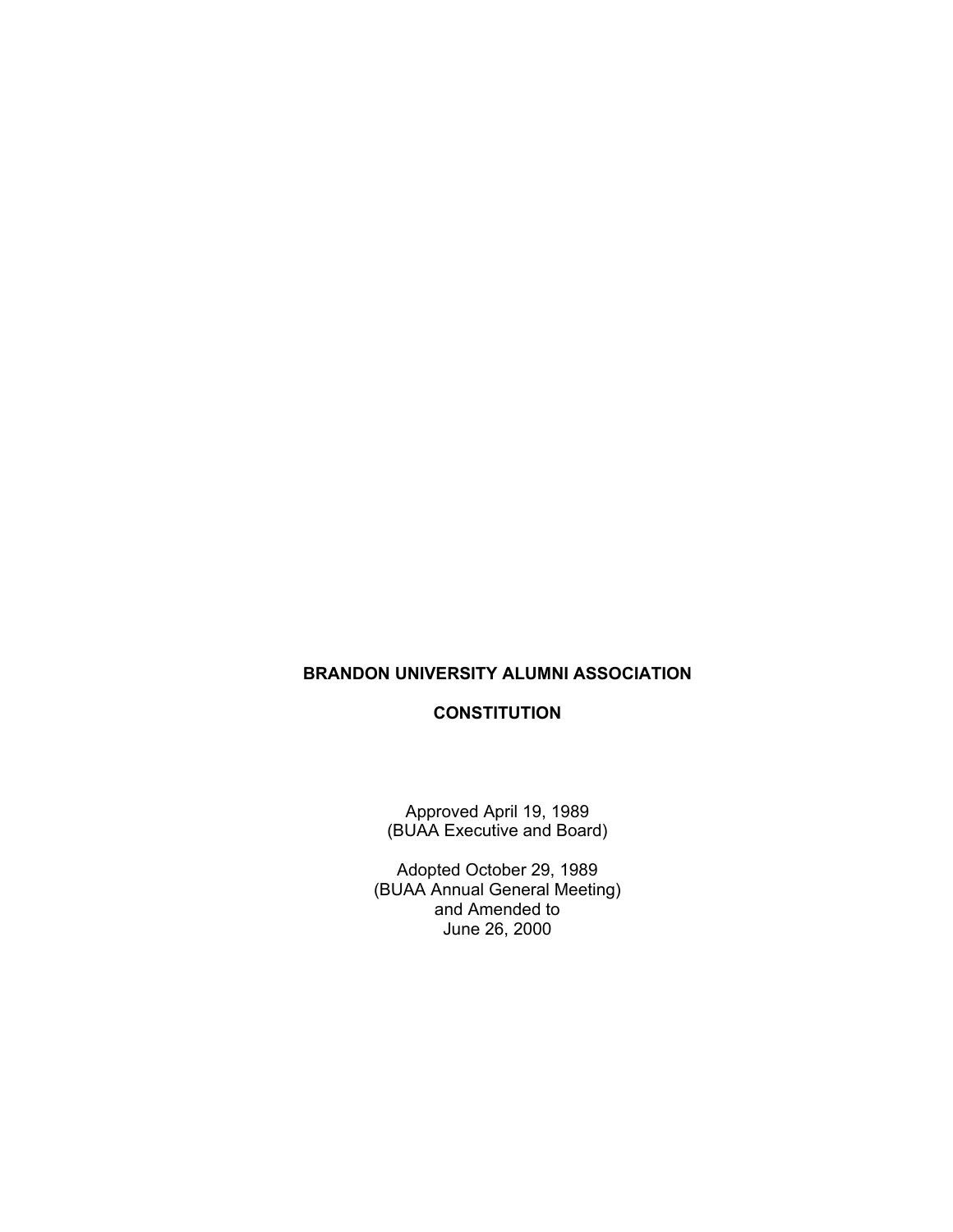## **BRANDON UNIVERSITY ALUMNI ASSOCIATION CONSTITUTION**

## **1. NAME**

The official name of the organization shall be Brandon University Alumni Association, hereinafter called the Association. The official name of the University is Brandon University hereinafter called the University.

## **2. MISSION STATEMENT**

The Brandon University Alumni Association is dedicated to building and serving the community of present and future alumni by celebrating traditions of Brandon University, inspiring pride in Brandon University, and enhancing student life of Brandon University.

## **3. OBJECTIVES**

The objectives and purposes of this Association shall be to organize the alumni of Brandon University, to develop and encourage the interest thereof in Brandon University, and generally to do all lawful things for the welfare, benefit, and betterment of the University and its faculty, students, former students, graduates and staff. In carrying out such objectives and purposes the Association shall seek to create, foster, develop and encourage individual community interest and participation in the University and in higher education. Without restricting the generality of the foregoing, the Association shall:

- a) be organized and operated exclusively for educational and charitable purposes as a nonprofit organization dedicated to advancing the interest of the University, lessening the burdens of the University, and promoting generally this great educational institute, our alma mater;
- b) be operated in such a manner that the Association be of continuing service to the University;
- c) provide a medium through which the alumni can contribute to the welfare of the University;
- d) acquaint the alumni fully with the progress and needs of the University;
- e) encourage alumni to interpret the work and services of the University to others;
- f) encourage united action in promoting and advancing the interest in the general welfare of the University as an educational institution;
- g) participate in the raising of funds for the University by gift, endowment scholarship, bursary, or any other means;
- h) maintain records and collect statistics concerning alumni and to provide support to the alumni office;
- i) assist in class reunions, homecoming and similar activities on and off campus of the University;
- j) ensure the adequate representation of alumni in University government, nominating alumni representatives as required;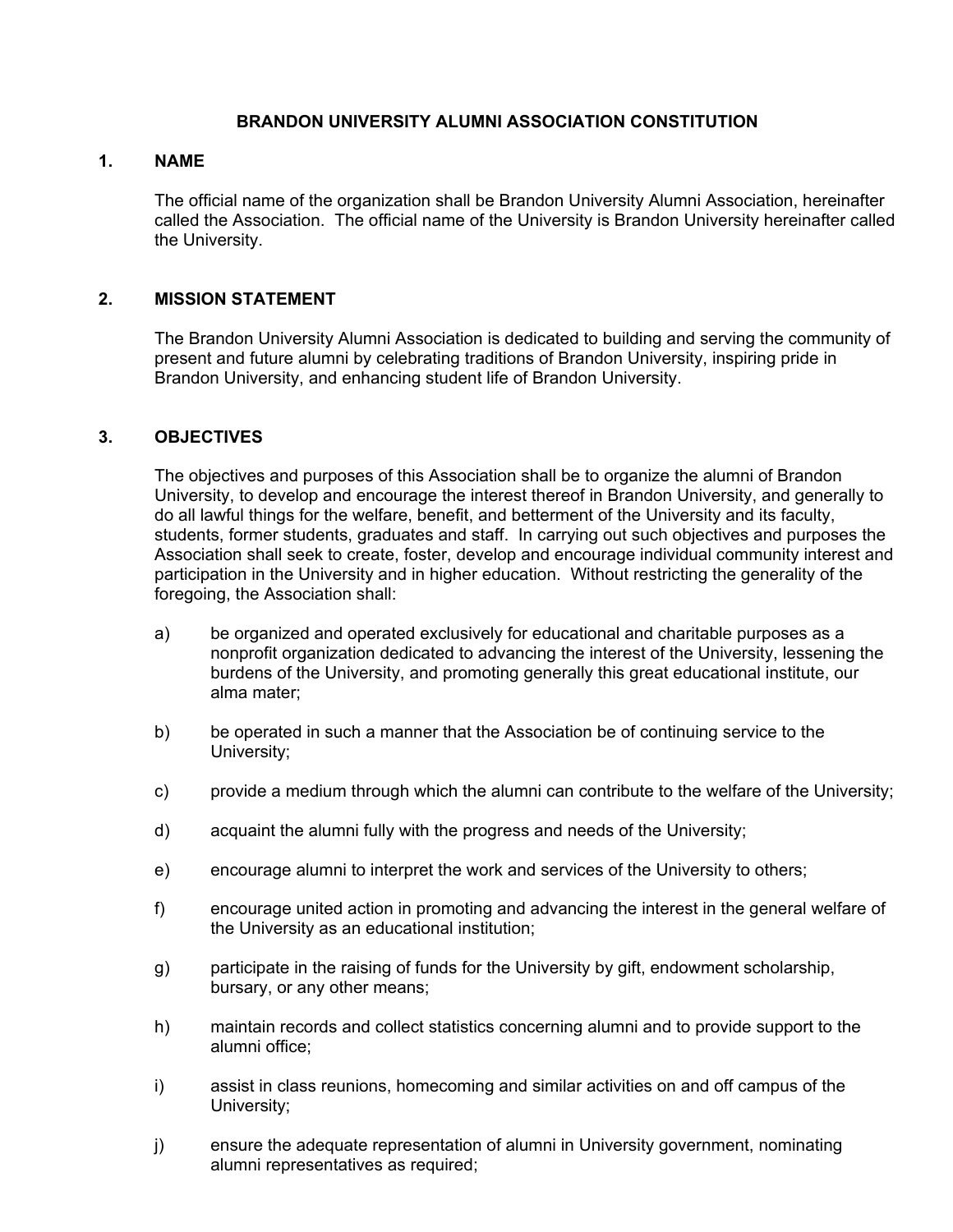- k) work with the University in meeting the educational and recreational needs of the alumni;
- l) publish Alumni News, to be distributed to alumni for the purpose of disseminating information about the University and the alumni;
- m) make awards to alumni for outstanding work in promoting the welfare of the University.

## **4. MEMBERSHIP**

There shall be three classes of members, as follows:

## **4.01 Regular Member**

- 1. A graduate of Brandon University/Brandon College;
- 2. A person who has successfully completed the equivalent of one full year of course work at Brandon University, such persons shall be eligible for membership when:
	- a) that person has been out of University for one year; or
	- b) that person's class graduates.
- 3. A recipient of an honourary degree from Brandon University.

## **4.02 Honourary Life Member**

- 1. Any person who has rendered valuable service to Brandon University or the Brandon University Alumni Association may be nominated for Honorary membership in the Association by any member of the Board of Directors. Such nominations are subject to approval of the Board of Directors. Honorary membership entitles the holder thereof to all the rights, privileges and responsibilities of any member of this Association except that of holding elective or appointed office in this Association.
- 2. Brandon University faculty and staff, both past and present.

### **4.03 Associate Member**

 The associate members of the Association are those persons who are admitted as associate members for the calendar year by vote of the Board of Directors on the basis of their interest in the Association or Brandon University. Associate membership entitles the holder thereof to all the rights, privileges and responsibilities of any member of this Association except that of holding elected office or appointed office in this Association.

### **4.04 Responsibilities of Membership**

To be in good standing, a member of the Association must:

- 1. abide by the constitution and bylaws of the Association;
- 2. abide by all resolutions passed by the Board of Directors.
- 3. The Board reserves the right to deal with membership status issues.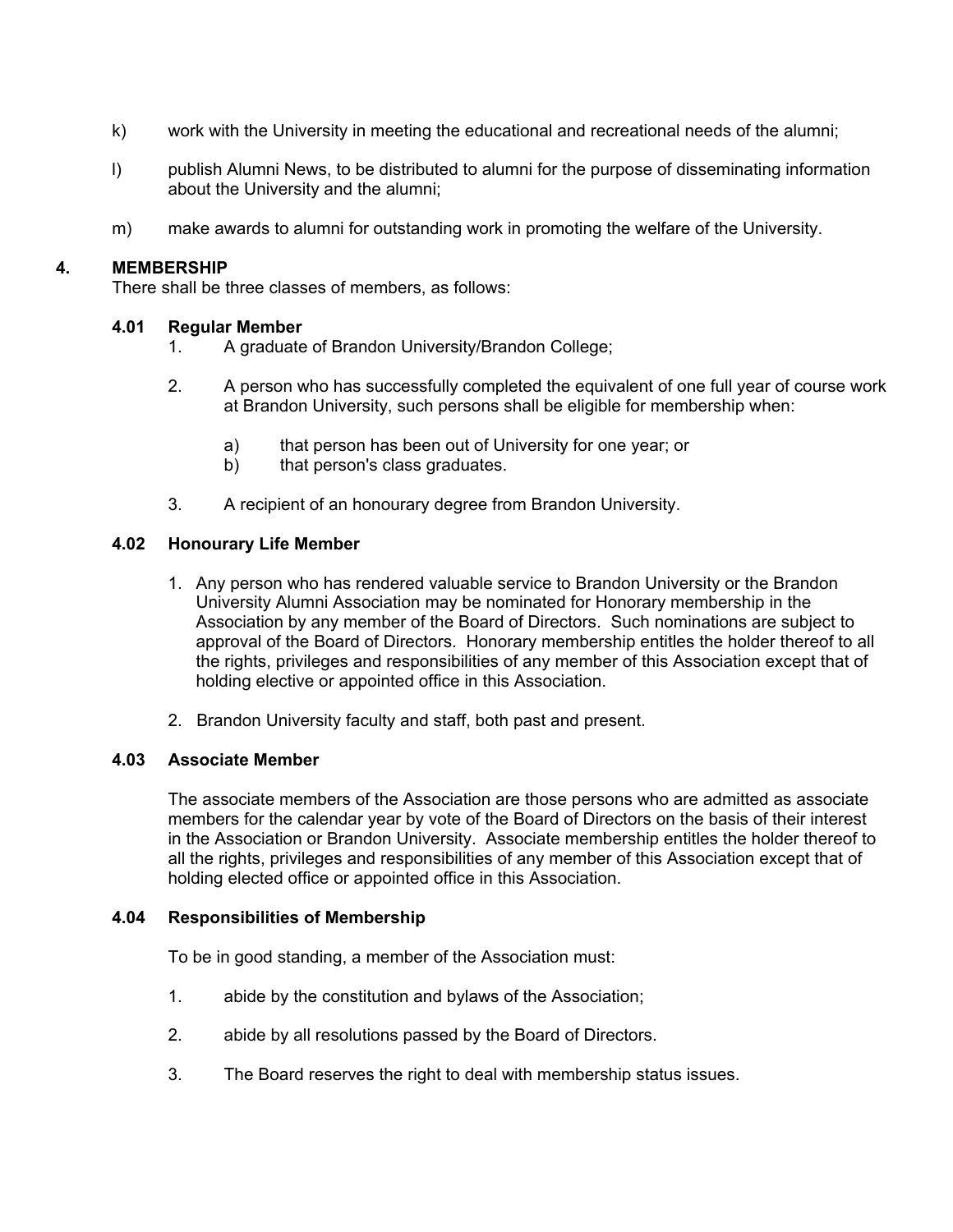#### **4.05 Fees and Assessments**

The Board may establish fees and assessments, if any, which may vary for each category of membership.

#### **4.06 Privileges of Membership**

Membership entitles the holder thereof to receive any alumni publication which is published by Brandon University, and other publications and material of interest to the former student, to exorcise the right of franchise in Alumni Association matters, and otherwise participate in the rights and benefits incident to membership, said benefits to be established from time to time by action of the Association Board of Directors.

### **5. BOARD OF DIRECTORS**

#### **5.01 General Powers and Duties**

The affairs of the Association shall be managed by the Board of Directors, hereinafter called the Board. The Board shall have general charge of the business of the Association including the control of the Association's Accounts.

It is expected that each elected Board member will assume responsibility for a committee chair, co-chair or elected representative position.

 The Board shall make an annual report to the members of the Association, through a report in the Spring Edition of Alumni News.

 The Board shall appoint elected members to serve as the Brandon University Board of Governors Representative and the Brandon University Foundation Representative.

 The Board shall appoint individuals who are Brandon University Alumni members to serve as representatives to various Brandon University entities as required. If the individual appointed is not an elected Board member, written reports from meetings shall be forwarded to the board.

 The Board shall have power to designate from time to time such other committees, both standing committees and special ad hoc committees, as it may deem expedient, and to delegate to such committees such duties and powers as may be found necessary for the proper conduct of the affairs of the Association.

The President of the Board shall be an ex officio of each committee.

#### **5.02 Number and Composition**

The number of Directors shall be no more than fourteen. There shall be ten elected members and there shall be four ex officio members. The ex officio members shall be: the President of Brandon University, The President of Brandon University Student Union, and the President of Brandon University Faculty Association, or their designates. These Directors shall all have full voting rights at meetings of the Board. The Director of Alumni Relations shall also be an ex officio member of the board but shall not have voting privileges.

Records of meeting activities shall be kept by the Alumni Relations Clerk.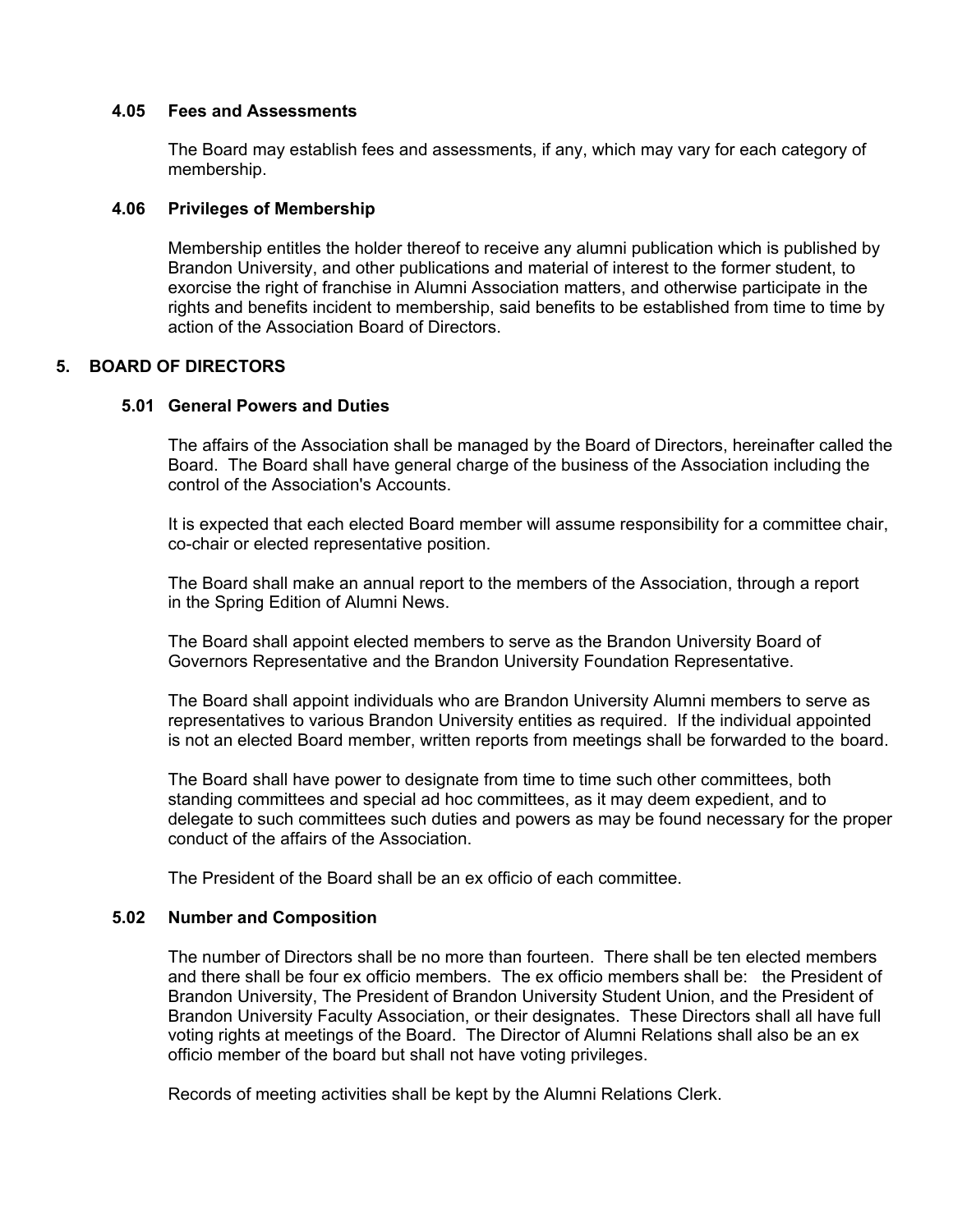### **5.03 National Directors**

In addition to the above Directors, there shall be National Directors appointed by the Board on a yearly basis. The National Directors shall be representatives of regions of the country as defined by the Board from time to time. National Directors shall act as resource persons and contacts for BUAA functions and events held in their respective areas.

## **5.04 Term of Office, Qualifications**

The term of office for each Regular Board member is three years and until his/her successor is elected and ratified, with approximately one third of the members elected each year.

An elected member may serve a maximum of five consecutive, full terms in addition to any partial term served prior to election to a full term.

The members of the Board commence their term of office in June of the year in which they were elected.

Any director having missed two (2) consecutive meetings of the Board of Directors without sufficient reason, shall be considered as having resigned his or her position as a member of the Board of Directors. This determination would be made by the board.

Only regular members of the Association shall be eligible for election as members of the BUAA Board.

#### **5.05 Vacancies**

A vacancy on the Board, shall be filled by the nomination of a "regular" member of the Association by the Nominating Committee Chair and ratified by a majority vote of the Board.

The new representative will assume the position of the vacating Board member for three years, or the remainder of his/her predecessor's term.

### **5.06 Meetings**

**a)** Normally, the Board shall meet five times each year. Normally, the meetings shall be held in September, November, January, March and June.

 September shall be considered the first meeting of the year and June the final meeting of the year.

The President may call any additional meetings of the Board that he/she considers necessary.

Regular meeting dates of the Board shall be tentatively scheduled at the September Board meeting of each year.

New Board Member terms will commence at the June Board meeting.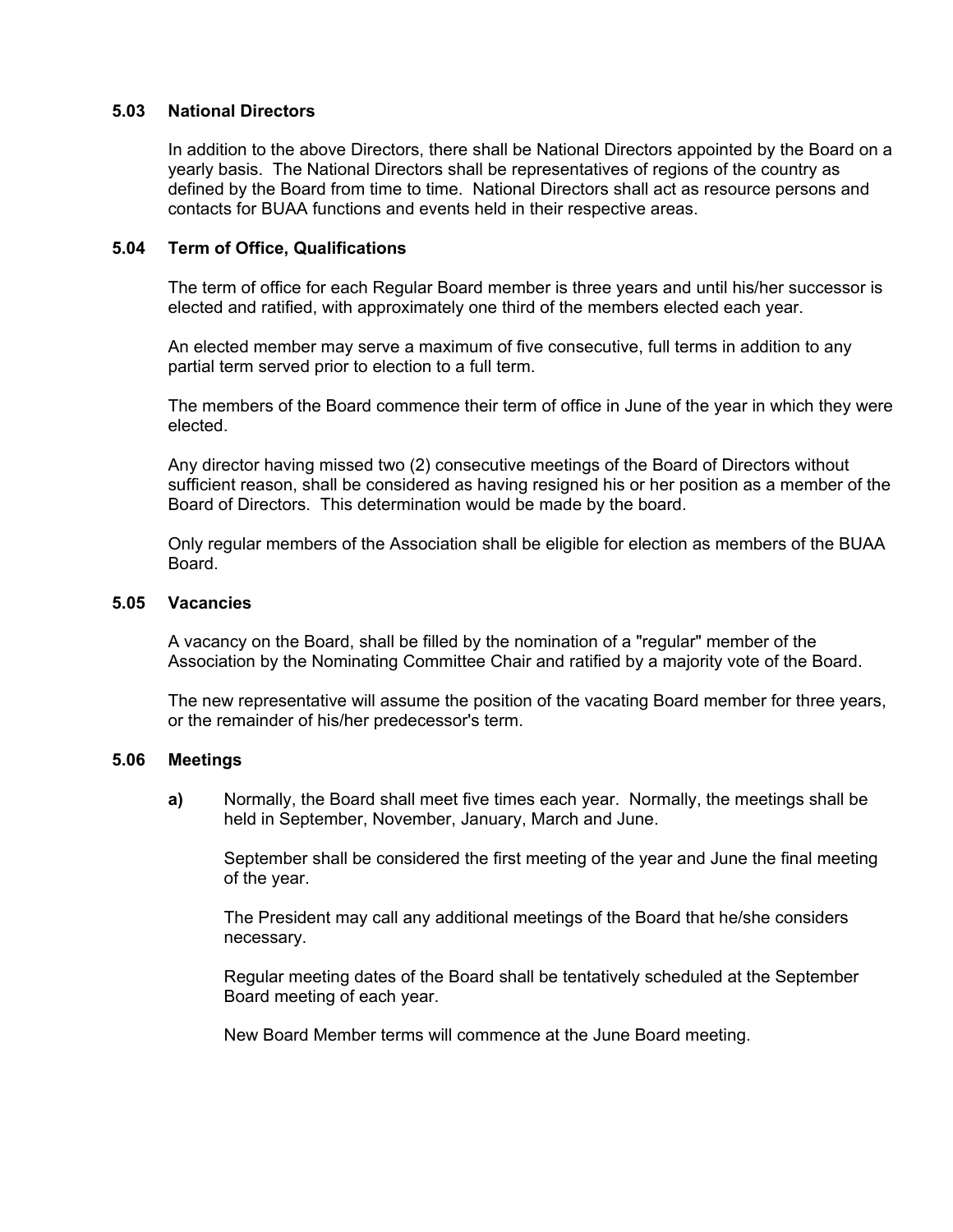# **5.07 Voting**

A quorum of the Board for the conduct of business shall be seven (7) voting members.

Voting on matters of the Board may be conducted:

- a) at a meeting of the Board; or
- b) when a meeting is not feasible, and with the authorization of the President only, by mail or during a telephone conference.

Unless otherwise provided in these by-laws, a decision of the Board shall be made as follows:

- a) at a Board meeting, by a vote of a majority of the members present and voting at the meeting;
- b) during a telephone conference by a vote of the majority of those voting members participating in the conference;
- c) at a mail vote, by a vote of the majority of those members participating in the vote.

Only Board members may vote at Board Meetings. There shall be no voting proxy at any meeting of the Board.

### **5.08 Open Meetings**

Except when the Board directs, Board meetings are open to the general membership.

A member seeking to attend a meeting of the Board shall give notice to the Director of Alumni Relations prior to the meeting.

### **5.09 Expenses**

Expenses of the members of the Board to attend meetings shall be reimbursed out of the funds of the Association in accordance with the guidelines established by the Board.

# **6. OFFICERS**

### **6.01 Composition**

The Board shall elect annually from its elected members a President and a Vice President. The outgoing president shall become the Past President. This shall take place at the June Board Meeting.

## **6.02 Duties**

**President.** The President shall act as chair at all meetings of the Board of Directors. The President shall be the official representative of the Association at all Association and University Events as required..

Vice President. In the absence of the President, the Vice-President shall perform the duties of the President.

Past President. The Past President shall act as an advisor for the BUAA Board.